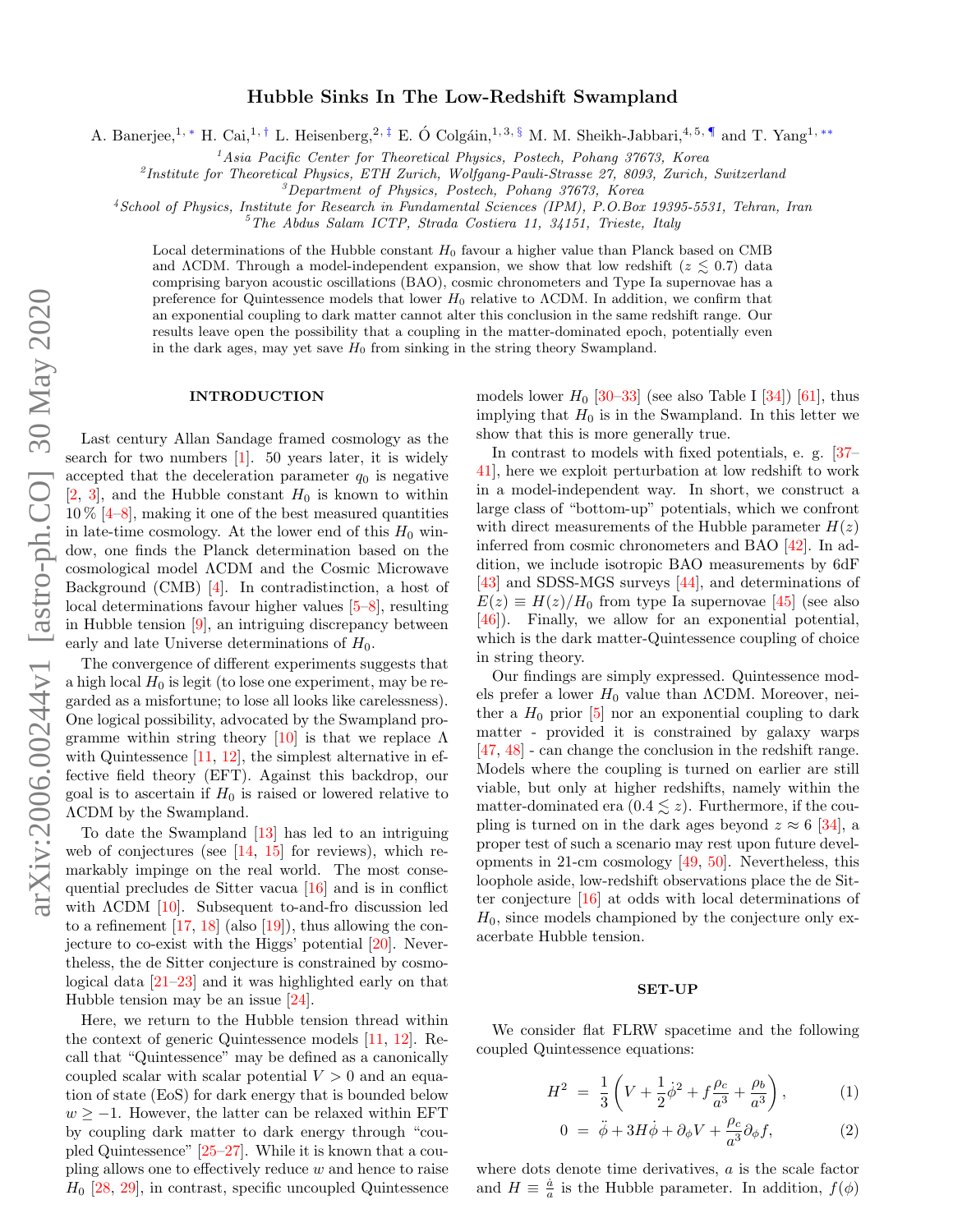is a coupling between the dark matter density  $\rho_c$  and the Quintessence field  $\phi$ , while  $\rho_b$  denotes the baryonic matter density. Observe that setting  $f = 1$ , we recover uncoupled Quintessence with matter density  $\rho_m = \rho_c +$  $\rho_b$ . These equations allow an effective EoS  $w_{\text{eff}} < -1$ when  $f < 1$  [\[27\]](#page-4-28). Concretely, we consider  $f = e^{-C(\phi - \phi_0)}$ where  $\phi_0$  and  $C \geq 0$  are constant. Finally, observe that we have set  $M_p = 1$  for simplicity.

We emphasise that the basic ingredients of equations [\(1\)](#page-0-0) and [\(2\)](#page-0-0), i. e. a canonically coupled scalar, a potential and an exponential coupling are ubiquitous in low-energy effective descriptions of string theory, e. g. [\[51](#page-4-45)[–57\]](#page-5-1), thus, the basic building blocks of the Swampland are in place. Now, to solve these equations, we recall the usual definition of the scale factor in terms of redshift  $a = (1+z)^{-1}$ , normalised so that  $a = 1$  today. Using the chain rule, one establishes that  $d/dt = -(1+z)Hd/dz$ , and it is easy to recast the Friedmann [\(1\)](#page-0-0) and scalar equation [\(2\)](#page-0-0) in terms of redshift. We consider the following expansion for the scalar,

$$
\phi - \phi_0 = \alpha z + \beta z^2 + \gamma z^3 + \dots,\tag{3}
$$

around its value today  $\phi_0$  at  $z = 0$ , where  $\alpha, \beta$  and  $\gamma$  are constants. At small  $z, \phi - \phi_0$  is small, and we can further expand the potential:

$$
V = V_0 + V'_0(\phi - \phi_0) + \frac{1}{2}V''_0(\phi - \phi_0)^2 + \dots, \quad (4)
$$

where we have defined  $V_0 \equiv V(\phi_0), V'_0 \equiv V'(\phi_0)$ , etc. The Hubble parameter to third order in redshift is

$$
H = H_0(1 + h_1 z + h_2 z^2 + h_3 z^3 + \dots), \tag{5}
$$

where  $h_i$  may be expressed in terms of the parameters as,

<span id="page-1-0"></span>
$$
h_1 = \frac{1}{2}\alpha^2 + \frac{3}{2}\Omega_{m0}, \qquad h_2 = \frac{1}{8}\alpha^4 + \frac{1}{4}\alpha^2 + \alpha\beta - \frac{3}{4}\alpha C\Omega_{c0} + \frac{3}{8}\Omega_{m0}(4 - 3\Omega_{m0}),
$$
  
\n
$$
h_3 = \frac{1}{48}\alpha^6 + \frac{1}{16}\alpha^4(\Omega_{m0} + 2) + \alpha\gamma + \frac{1}{16}\alpha^2\Omega_{m0}(9\Omega_{m0} - 2) + \frac{1}{2}\alpha\beta\left(\alpha^2 + \Omega_{m0} + \frac{4}{3}\right) + \frac{2}{3}\beta^2
$$
  
\n
$$
+ \frac{1}{16}\Omega_{m0}(8 - 36\Omega_{m0} + 27\Omega_{m0}^2) + \left(\frac{1}{8}\alpha^3 + \frac{9}{8}\alpha\Omega_{m0} - \alpha - \frac{1}{2}\beta\right)\Omega_{c0}C + \frac{\alpha^2}{4}C^2\Omega_{c0}.
$$
  
\n(6)

 $\sqrt{ }$ 

Evidently, when  $\alpha = \beta = \gamma = 0$ , we recover the  $\Lambda$ CDM cosmology, while at  $z = 0$ , we have  $H(z = 0) = H_0$ . Observe that we have employed the usual definitions  $\Omega_{c0} = \rho_c/(3H_0^2), \quad \Omega_{b0} = \rho_b/(3H_0^2), \quad \Omega_{m0} = \Omega_{b0} + \Omega_{c0},$ to define the baryonic  $\Omega_{b0}$  and dark matter density  $\Omega_{c0}$ today.

Note that  $\alpha = \beta = \gamma = 0$  is our reference model. Since we are working perturbatively around  $z = 0$ , we first establish the range of validity of the expansion. To see this, we note that when  $\Omega_{m0} \approx 0.3$ , namely the canonical Planck value  $[4]$ , the corresponding values for  $h_i$  are  $h_1 \approx 0.45$ ,  $h_2 \approx 0.35$ ,  $h_3 \approx -0.007$ . Concretely, if we demand that our expansion is within  $1\%$  of the exact analytic result,  $E(z) = \sqrt{1 - \Omega_{m0} + \Omega_{m0}(1 + z)^3}$ , then the linear, quadratic and cubic approximations are good to  $z \approx 0.18$ ,  $z \approx 0.76$  and  $z \approx 0.82$ , respectively.

The potential and its derivatives at  $z = 0$  can be expressed in terms of  $\alpha$ ,  $\beta$ ,  $\gamma$ :

$$
V_0 H_0^{-2} = 3\Omega_{\phi 0} - \frac{1}{2}\alpha^2, \tag{7}
$$

$$
V_0'H_0^{-2} = -\alpha(h_1 - 2) - 2\beta + 3\Omega_{c0}C, \tag{8}
$$

$$
V''_0 H_0^{-2} = -(h_1^2 - 2h_1 + 2h_2 - 2) - 6\frac{\rho h_1}{\alpha}
$$

$$
- \frac{6\gamma}{\alpha} - 3\Omega_{c0} \left(C^2 - 3\frac{C}{\alpha}\right), \tag{9}
$$

where for a given coupling  $C$ , we have a one-to-one correspondence between  $(\alpha, \beta, \gamma)$  and  $(V_0, V'_0, V''_0)$ . Note also that  $\Omega_{\phi 0}$  is the dark energy density today  $\Omega_{\phi 0} = 1 - \Omega_{m0}$ . The effective EoS can easily be worked out,

$$
w_{\text{eff}} = -1 + \frac{\alpha^2}{3\Omega_{\phi 0}} + \frac{z}{\Omega_{\phi 0}^2} \left[ \frac{\alpha^4}{3} (\Omega_{\phi 0} - 1) + \frac{\alpha^2}{3} \Omega_{\phi 0} (5 - 3\Omega_{\phi 0}) + \frac{4}{3} \alpha \beta \Omega_{\phi 0} - \alpha C \Omega_{c0} \Omega_{\phi 0} \right] + \frac{z^2}{\Omega_{\phi 0}^3} \left[ \frac{\alpha^6}{6} (\Omega_{\phi 0}^2 - 3\Omega_{\phi 0} + 2) + \frac{\alpha^4}{6} \Omega_{\phi 0} (17 \Omega_{\phi 0} - 14 - 3\Omega_{\phi 0}^2) + 2\alpha^3 \beta \Omega_{\phi 0} (\Omega_{\phi 0} - 1) + \frac{\alpha^2}{3} \Omega_{\phi 0}^2 (10 - 9\Omega_{\phi 0}) \right] + \frac{4}{3} \alpha \beta \Omega_{\phi 0}^2 (5 - 3\Omega_{\phi 0}) + \frac{4}{3} \beta^2 \Omega_{\phi 0}^2 + 2\alpha \gamma \Omega_{\phi 0}^2 - C \Omega_{c0} \Omega_{\phi 0} \left( \frac{1}{2} \alpha^3 (\Omega_{\phi 0} - 3) + (3\alpha + \beta) \Omega_{\phi 0} \right) + \frac{1}{2} \alpha^2 C^2 \Omega_{c0} \Omega_{\phi 0}^2 \right] + \cdots
$$
\n(10)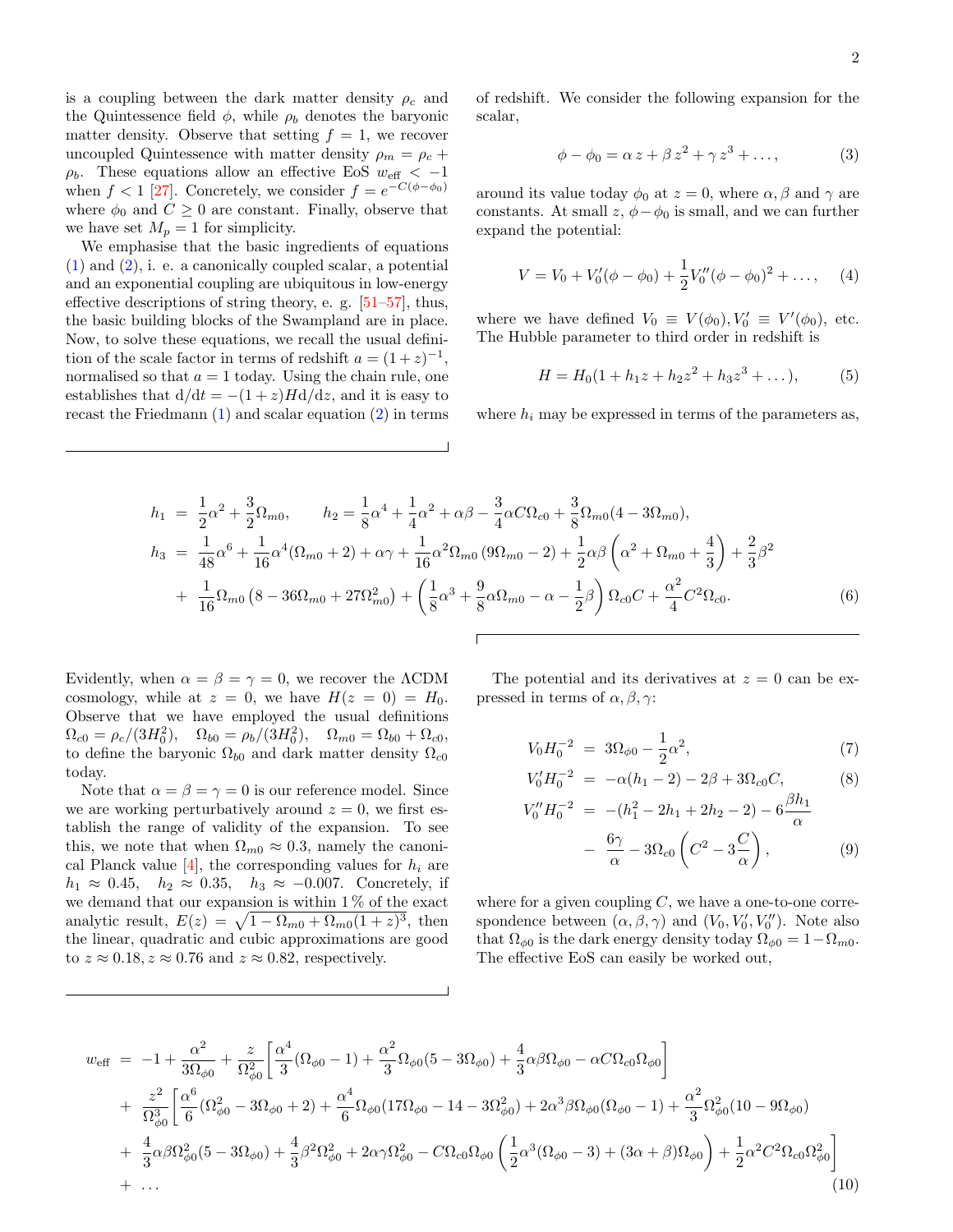Interestingly, regardless of the value of  $C, w_{\text{eff}} > -1$  at  $z = 0$  and a crossing into the phantom regime  $(w_{\text{eff}} < -1)$ happens only at higher redshift. Note that when  $C = 0$ , we simply denote  $w_{\text{eff}}$  as  $w$ .

## METHODOLOGY

We begin by generating  $10^6$  triples  $(\alpha, \beta, \gamma)$ , in a normal distribution about  $(0, 0, 0)$  with a uniform standard deviation, which we take to be  $\sigma = 0.1$  [\[62\]](#page-5-2). We impose a conservative redshift cut-off,  $z_{\text{max}} = 0.7$ , and impose

$$
|\alpha| \gtrsim z_{\text{max}}|\beta|, \quad |\beta| \gtrsim z_{\text{max}}|\gamma|, \quad |\phi - \phi_0| \lesssim 1, \quad (11)
$$

to ensure perturbation makes sense, i. e. higher order numbers are smaller. Note that these cuts can be implemented without establishing a best-fit value of  $\Omega_{m0}$  and we are not imposing slow-roll.



FIG. 1: Bounds on the CPL parametrisation [\[35,](#page-4-46) [36\]](#page-4-47),  $w(z) =$  $w_0 + w_a z/(1+z)$ , which are constructed directly from the chains of an MCMC exploration of cosmic chronometer, BAO and supernovae data restricted to  $z \leq 0.7$ .

For the triples surviving these primary cuts, we perform two-parameter fits of the data  $[42-45]$  $[42-45]$  [\[63\]](#page-5-3) and demand that

$$
V_0 \geq |V_0' \cdot (\phi - \phi_0)| \quad |V'| \gtrsim \frac{1}{2}|V_0'' \cdot (\phi - \phi_0)|, \tag{12}
$$

once again to ensure a valid expansion. In addition, we impose the nominal restriction  $\Omega_{m0} \gtrsim 0.2$ , which is in line with weak lensing results [\[58,](#page-5-4) [59\]](#page-5-5), and impose the  $2\sigma$ constraints from FIG. 1, which we have inferred from a Markov Chain Monte Carlo (MCMC) exploration of cosmic chronometer, BAO and Pantheon data below  $z < 0.7$ . Observe that in contrast to [\[21\]](#page-4-24), our bounds come from low redshift data, which means they are less constraining, and for uncoupled models, we impose  $w(z) > -1$ .

It is worth emphasising that our expansion is expected to be valid to  $z \approx 0.7$ , but if we include distance moduli or angular diameter distance measurements, since they are integrated quantities, the approximation holds only for  $z \leq 0.3$ . This allows us to easily accommodate isotropic BAO at  $z = 0.106$  [\[43\]](#page-4-37) and  $z = 0.15$  [\[44\]](#page-4-38), but for higher redshift BAO we are restricted to just the Hubble measurements. For this reason, there is extra information in FIG 1. and this leads to additional observational constraints. Finally, since we have a large parameter space, e.g.  $(H_0, \Omega_{m0}, \alpha, \beta, \gamma, C)$ , one can expect any best-fit values to be within  $1\sigma$  of ACDM, which ultimately favours the standard model. However, since our interest here is exploring the effect on  $H_0$  of changing the underlying potential (theory), we simply scan over  $\alpha, \beta, \gamma$  and C.

Once the cuts are imposed, we are left with a large class of "bottom-up" Quintessence models, which we further divide into cosmologies where  $H_0$  increases/decreases relative to the ACDM model, i. e.  $\alpha = \beta = \gamma = 0$ . For reference, we record the best-fit values in this case,

$$
H_0 = 68.03_{-1.12}^{+1.15} \text{ km s}^{-1} \text{ Mpc}^{-1},
$$
  
\n
$$
\Omega_{m0} = 0.30_{-0.02}^{+0.02}.
$$
\n(13)

Note that the values are consistent with Planck [\[4\]](#page-4-9) and due to our inflated errors, this represents a (lower)  $\sim$  $3.3\,\sigma$  discrepancy with the highest local  $H_0$  determination based on cepheid-calibrated supernovae [\[5\]](#page-4-11).

Once the coupling is introduced, the dark matter particles are subject to a long-range attractive force with an effective Newton's constant  $G_{\text{eff}} = G_N(1 + \frac{1}{2}C^2)$ . While the CMB constrains the conformal coupling to be  $C \leq 0.1$ [\[37,](#page-4-34) [39\]](#page-4-48), if the coupling is turned on at late-times, e.g. [\[34\]](#page-4-33), this constraint can be evaded. Nevertheless, stronger constraints exist for galaxies up to redshift  $z \sim 0.05$ [\[47,](#page-4-41) [48\]](#page-4-42), whereby  $C \leq 0.05$ . This number will be constrained further in future, but here we settle on the value  $C = 0.1$ , which relaxes the latter constraint a bit. Finally, since baryonic matter is uncoupled, we instead adopt the Planck prior  $\Omega_{b0} = 0.05$  and only fit  $H_0$  and  $\Omega_{c0}$ .



FIG. 2: Distribution of our 86,353 models, which survive our cuts, as a function of  $\chi^2$  versus  $H_0$ . Dashed green line highlights the  $\chi^2$  for  $\Lambda$ CDM and all models that raise  $H_0$  also increase the  $\chi^2$  value. In contrast 25,014 models lower both  $H_0$  and  $\chi^2$ .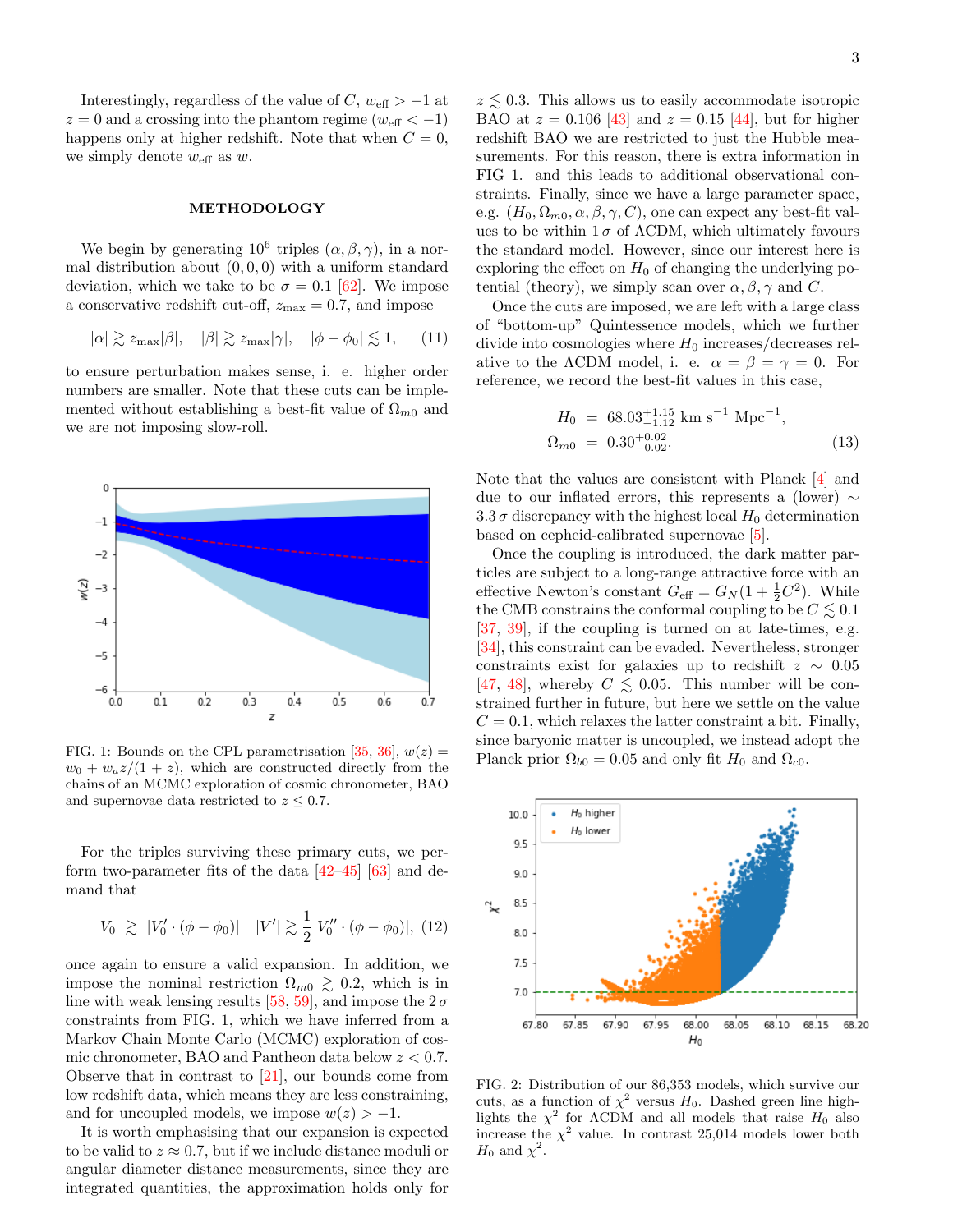## RESULTS

In FIG. 2 we present a plot of the  $\chi^2$  as a function of the best-fit  $H_0$  for uncoupled models, where a dashed line denotes the  $\chi^2$  for the ACDM model,  $\alpha = \beta = \gamma =$ 0. From the plot it is clear that deviations from ΛCDM that lower  $H_0$  are favoured by the data. In contrast,  $H_0$  may increase, but this worsens the fit to the data. Interestingly, we find no exceptions to this statement in 86,353 random models and we have checked that adding a  $H_0$  prior  $[5]$  throughout does not change our conclusions.



FIG. 3: Distribution of 79,496 surviving models as a function of  $\chi^2$  versus  $H_0$  for the coupling  $C = 0.1$ . Here all models that raise  $H_0$  also raise the  $\chi^2$ , whereas 19,927 models lower  $H_0$  and  $\chi^2$ .

In FIG. 3 we present the same plot but for coupled Quintessence models with  $C = 0.1$ . We are again making a comparison to the ΛCDM model. Concretely, here we first identified triples of  $(\alpha, \beta, \gamma)$ , i. e. potentials where  $w > -1$ , thus ensuring that the uncoupled model is a bona fide Quintessence model, before adding the coupling. Once the coupling is added, we can enter the  $w < -1$  region of parameter space and we repeat the fitting procedure. Thus, the configurations presented in FIG. 3 are a subset of the FIG. 2 configurations, but subject to a coupling. Contrasting this figure with the previous one, slightly higher values of  $H_0$  can be obtained, but since  $C$  is small, the effect is not so great. One could choose a larger coupling, but this would bring us into conflict with [\[47,](#page-4-41) [48\]](#page-4-42).

Finally, we can make some remarks on the universal constants  $c, c'$  from the de Sitter Conjecture [\[16–](#page-4-19)[18\]](#page-4-21). We find that models that lower  $H_0$  occur at smaller values of  $|V'|/V$  relative to models that raise  $H_0$ . Ostensibly, this means that the de Sitter conjecture may theoretically favour models that raise  $H_0$ . That being said, such models have exclusively  $V'' > 0$ , whereas models that lower  $H_0$  allow  $V'' < 0$ . For this reason, the Refined de Sitter Conjecture [\[17,](#page-4-20) [18\]](#page-4-21) theoretically favours models with lower  $H_0$  than  $\Lambda$ CDM. Note, this is a statement that does not rely on  $\chi^2$ , but still makes use of fits to data.

## DISCUSSION

With an eye on the de Sitter Swampland conjecture [\[16\]](#page-4-19), we have performed a scan over (coupled) Quintessence models at low redshift. Since  $\alpha$ ,  $\beta$ ,  $\gamma$  are in one-to-one correspondence with  $V_0, V'_0, V''_0$ , our best-fit values for  $H_0$  probe different models (potentials) in the vicinity of ΛCDM. Within our assumptions and the data employed we arrive at the conclusion that  $H_0$  decreases relative to ΛCDM in any Quintessence model with an exponential coupling. Such models are expected to arise from string theory constructions [\[53,](#page-4-49) [54\]](#page-4-50).

Our analysis here is model-independent with a clear input from field theory, but to turn any of these models into viable cosmologies, one needs to ensure that there exists a high redshift completion to CMB. In fact, modulo the fact that truncating the  $w_0w_a$ CDM or CPL model [\[35,](#page-4-46) [36\]](#page-4-47) at linear order in  $(1 - a)$  is guaranteed to constrain the potential  $[64]$ , the results of  $[32]$  suggest little will change for uncoupled Quintessence models that admit a high redshift completion to CMB. So, uncoupled Quintessence is clearly at odds with high local determinations of  $H_0$  [\[5–](#page-4-11)[8\]](#page-4-10). In short, if Hubble tension in  $\Lambda$ CDM is now a "problem" or "crisis", Quintessence simply instills a sense of panic.

This leaves a coupling between Quintessence and dark matter as a potential loophole. Here we have focused on the exponential potential, which is the most natural from string theory, and imposed strict bounds that are derived from the absence of differential fifth forces in galaxy warps [\[47,](#page-4-41) [48\]](#page-4-42). We find that the coupling is too small to induce any effect within the redshift range. Indeed, it is clear from  $(6)$  that the  $O(z)$  term in the Hubble parameter is unaffected by the coupling, so the coupling is suppressed near  $z \approx 0$ . With such a small coupling, any interaction between Quintessence and dark matter will have to act over an extended redshift range, in other words beyond the dark energy-dominated regime, to make progress on Hubble tension. In particular, we may have to embrace a coupling that acts in the dark ages [\[34\]](#page-4-33), which is currently beyond the scope of experiment, but interestingly, this may quickly change [\[50\]](#page-4-44).

### Acknowledgements

We thank H. Desmond, C. Krishnan, A. A. Sen, P. Steinhardt, S. Vagnozzi, C. van de Bruck and J. Zhang for correspondence and discussion. This work was supported in part by the Korea Ministry of Science, ICT & Future Planning, Gyeongsangbuk-do and Pohang City. LH is supported by funding from the European Research Council (ERC) under the European Unions Horizon 2020 research and innovation programme grant agreement No 801781 and by the Swiss National Science Foundation grant 179740. MMShJ would like to thank the hospitality of ICTP HECAP where this research carried out. MMShJ acknowledges the support by INSF grant No 950124 and Saramadan grant No. ISEF/M/98204.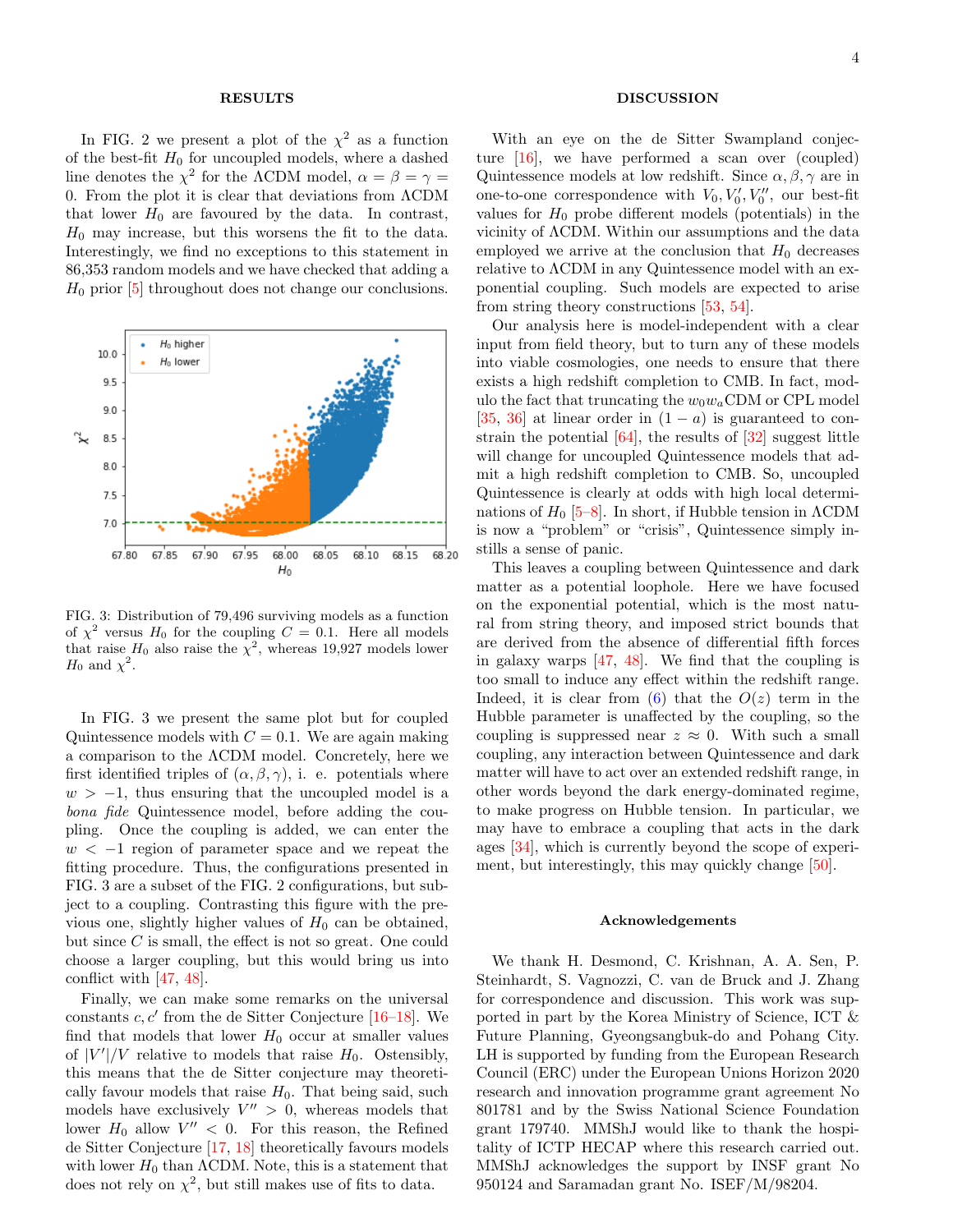- <span id="page-4-0"></span><sup>∗</sup> Electronic address: [aritra.banerjee@apctp.org](mailto:aritra.banerjee@apctp.org)
- <span id="page-4-1"></span>† Electronic address: [haiying.cai@apctp.org](mailto:haiying.cai@apctp.org )
- <span id="page-4-2"></span>‡ Electronic address: [laviniah@phys.ethz.ch](mailto:laviniah@phys.ethz.ch)
- <span id="page-4-3"></span>§ Electronic address: [ocolgain.eoin@apctp.org](mailto:ocolgain.eoin@apctp.org)
- <span id="page-4-4"></span>¶ Electronic address: [jabbari@theory.ipm.ac.ir](mailto:jabbari@theory.ipm.ac.ir)
- <span id="page-4-5"></span>∗∗ Electronic address: [tao.yang@apctp.org](mailto:tao.yang@apctp.org)
- <span id="page-4-6"></span>[1] Physics Today 23, 2, 34 (1970)
- <span id="page-4-7"></span>[2] A. G. Riess et al. [Supernova Search Team], Astron. J. 116, 1009 (1998) [\[astro-ph/9805201\]](http://arxiv.org/abs/astro-ph/9805201).
- <span id="page-4-8"></span>[3] S. Perlmutter et al. [Supernova Cosmology Project Collaboration], Astrophys. J. 517, 565 (1999) [\[astro](http://arxiv.org/abs/astro-ph/9812133)[ph/9812133\]](http://arxiv.org/abs/astro-ph/9812133).
- <span id="page-4-9"></span>[4] N. Aghanim et al. [Planck], [\[arXiv:1807.06209](http://arxiv.org/abs/1807.06209) [astroph.CO]].
- <span id="page-4-11"></span>[5] A. G. Riess, S. Casertano, W. Yuan, L. M. Macri and D. Scolnic, Astrophys. J. 876 (2019) no.1, 85 [\[arXiv:1903.07603](http://arxiv.org/abs/1903.07603) [astro-ph.CO]].
- [6] K. C. Wong et al., [\[arXiv:1907.04869](http://arxiv.org/abs/1907.04869) [astro-ph.CO]].
- [7] W. L. Freedman, B. F. Madore, D. Hatt, T. J. Hoyt, I. Jang, R. L. Beaton, C. R. Burns, M. G. Lee, A. J. Monson, J. R. Neeley, M. M. Phillips, J. A. Rich and M. Seibert, [\[arXiv:1907.05922](http://arxiv.org/abs/1907.05922) [astro-ph.CO]].
- <span id="page-4-10"></span>[8] D. Pesce, J. Braatz, M. Reid, A. Riess, D. Scolnic, J. Condon, F. Gao, C. Henkel, C. Impellizzeri, C. Kuo and K. Lo, Astrophys. J. 891 (2020) no.1, L1 [\[arXiv:2001.09213](http://arxiv.org/abs/2001.09213) [astro-ph.CO]].
- <span id="page-4-12"></span>[9] L. Verde, T. Treu and A. Riess, [\[arXiv:1907.10625](http://arxiv.org/abs/1907.10625) [astroph.CO]].
- <span id="page-4-13"></span>[10] P. Agrawal, G. Obied, P. J. Steinhardt and C. Vafa, Phys. Lett. B 784 (2018), 271-276 [\[arXiv:1806.09718](http://arxiv.org/abs/1806.09718) [hep-th]].
- <span id="page-4-14"></span>[11] E. J. Copeland, M. Sami and S. Tsujikawa, Int. J. Mod. Phys. D 15, 1753 (2006) [\[hep-th/0603057\]](http://arxiv.org/abs/hep-th/0603057).
- <span id="page-4-15"></span>[12] S. Tsujikawa, Class. Quant. Grav. 30, 214003 (2013) [\[arXiv:1304.1961](http://arxiv.org/abs/1304.1961) [gr-qc]].
- <span id="page-4-16"></span>[13] C. Vafa, [\[arXiv:hep-th/0509212](http://arxiv.org/abs/hep-th/0509212) [hep-th]].
- <span id="page-4-17"></span>[14] T. D. Brennan, F. Carta and C. Vafa, PoS TASI2017 (2017), 015 [\[arXiv:1711.00864](http://arxiv.org/abs/1711.00864) [hep-th]].
- <span id="page-4-18"></span>[15] E. Palti, Fortsch. Phys. 67 (2019) no.6, 1900037 [\[arXiv:1903.06239](http://arxiv.org/abs/1903.06239) [hep-th]].
- <span id="page-4-19"></span>[16] G. Obied, H. Ooguri, L. Spodyneiko and C. Vafa, [\[arXiv:1806.08362](http://arxiv.org/abs/1806.08362) [hep-th]].
- <span id="page-4-20"></span>[17] H. Ooguri, E. Palti, G. Shiu and C. Vafa, Phys. Lett. B 788, 180 (2019) [\[arXiv:1810.05506](http://arxiv.org/abs/1810.05506) [hep-th]].
- <span id="page-4-21"></span>[18] S. K. Garg and C. Krishnan, [arXiv:1807.05193](http://arxiv.org/abs/1807.05193) [hep-th].
- <span id="page-4-22"></span>[19] D. Andriot, Phys. Lett. B 785 (2018), 570-573 [\[arXiv:1806.10999](http://arxiv.org/abs/1806.10999) [hep-th]].
- <span id="page-4-23"></span>[20] F. Denef, A. Hebecker and T. Wrase, Phys. Rev. D 98 (2018) no.8, 086004 [\[arXiv:1807.06581](http://arxiv.org/abs/1807.06581) [hep-th]].
- <span id="page-4-24"></span>[21] L. Heisenberg, M. Bartelmann, R. Brandenberger and A. Refregier, Phys. Rev. D 98, no. 12, 123502 (2018) [\[arXiv:1808.02877](http://arxiv.org/abs/1808.02877) [astro-ph.CO]].
- [22] Y. Akrami, R. Kallosh, A. Linde and V. Vardanyan, Fortsch. Phys. 67, no. 1-2, 1800075 (2019) [\[arXiv:1808.09440](http://arxiv.org/abs/1808.09440) [hep-th]].
- <span id="page-4-25"></span>[23] M. Raveri, W. Hu and S. Sethi, Phys. Rev. D 99, no. 8, 083518 (2019) [\[arXiv:1812.10448](http://arxiv.org/abs/1812.10448) [hep-th]].
- <span id="page-4-26"></span>[24] E. Ó Colgáin, M. H. van Putten and H. Yavartanoo, Phys. Lett. B 793 (2019), 126-129 [\[arXiv:1807.07451](http://arxiv.org/abs/1807.07451) [hep-th]].
- <span id="page-4-27"></span>[25] C. Wetterich, Astron. Astrophys. 301 (1995), 321-328 [\[arXiv:hep-th/9408025](http://arxiv.org/abs/hep-th/9408025) [hep-th]].
- [26] L. Amendola, Phys. Rev. D 62, 043511 (2000) [\[astro](http://arxiv.org/abs/astro-ph/9908023)[ph/9908023\]](http://arxiv.org/abs/astro-ph/9908023).
- <span id="page-4-28"></span>[27] S. Das, P. S. Corasaniti and J. Khoury, Phys. Rev. D 73, 083509 (2006) [\[astro-ph/0510628\]](http://arxiv.org/abs/astro-ph/0510628).
- <span id="page-4-29"></span>[28] E. Di Valentino, A. Melchiorri and J. Silk, Phys. Lett. B 761 (2016), 242-246 [\[arXiv:1606.00634](http://arxiv.org/abs/1606.00634) [astro-ph.CO]].
- <span id="page-4-30"></span>[29] E. Di Valentino, A. Melchiorri, O. Mena and S. Vagnozzi, Phys. Rev. D 101 (2020) no.6, 063502 [\[arXiv:1910.09853](http://arxiv.org/abs/1910.09853) [astro-ph.CO]].
- <span id="page-4-31"></span>[30] S. Vagnozzi, [\[arXiv:1907.07569](http://arxiv.org/abs/1907.07569) [astro-ph.CO]].
- [31] G. Alestas, L. Kazantzidis and L. Perivolaropoulos, [\[arXiv:2004.08363](http://arxiv.org/abs/2004.08363) [astro-ph.CO]].
- <span id="page-4-51"></span>[32] S. Vagnozzi, S. Dhawan, M. Gerbino, K. Freese, A. Goobar and O. Mena, Phys. Rev. D 98 (2018) no.8, 083501 [\[arXiv:1801.08553](http://arxiv.org/abs/1801.08553) [astro-ph.CO]].
- <span id="page-4-32"></span>[33] E. Ó Colgáin and H. Yavartanoo, Phys. Lett. B  $797$ (2019), 134907 [\[arXiv:1905.02555](http://arxiv.org/abs/1905.02555) [astro-ph.CO]].
- <span id="page-4-33"></span>[34] P. Agrawal, G. Obied and C. Vafa, [arXiv:1906.08261](http://arxiv.org/abs/1906.08261) [astro-ph.CO].
- <span id="page-4-46"></span>[35] M. Chevallier and D. Polarski, Int. J. Mod. Phys. D 10, 213 (2001) [\[gr-qc/0009008\]](http://arxiv.org/abs/gr-qc/0009008).
- <span id="page-4-47"></span>[36] E. V. Linder, Phys. Rev. Lett. 90, 091301 (2003)
- <span id="page-4-34"></span>[37] C. Van De Bruck and J. Mifsud, Phys. Rev. D **97**, no. 2, 023506 (2018) [\[arXiv:1709.04882](http://arxiv.org/abs/1709.04882) [astro-ph.CO]].
- [38] C. van de Bruck and C. C. Thomas, Phys. Rev. D 100, no. 2, 023515 (2019) [\[arXiv:1904.07082](http://arxiv.org/abs/1904.07082) [hep-th]].
- <span id="page-4-48"></span>[39] V. Miranda, M. Carrillo Gonzlez, E. Krause and M. Trodden, Phys. Rev. D 97 (2018) no.6, 063511 [\[arXiv:1707.05694](http://arxiv.org/abs/1707.05694) [astro-ph.CO]].
- [40] A. Gómez-Valent, V. Pettorino and L. Amendola, [\[arXiv:2004.00610](http://arxiv.org/abs/2004.00610) [astro-ph.CO]].
- <span id="page-4-35"></span>[41] Ruchika, K. Dutta, A. Mukherjee and A. A. Sen, [\[arXiv:2005.08813](http://arxiv.org/abs/2005.08813) [astro-ph.CO]].
- <span id="page-4-36"></span>[42] O. Farooq, F. R. Madiyar, S. Crandall and B. Ratra, Astrophys. J. 835 (2017) no.1, 26 [\[arXiv:1607.03537](http://arxiv.org/abs/1607.03537) [astroph.CO]].
- <span id="page-4-37"></span>[43] F. Beutler, C. Blake, M. Colless, D. Jones, L. Staveley-Smith, L. Campbell, Q. Parker, W. Saunders and F. Watson, Mon. Not. Roy. Astron. Soc. 416 (2011), 3017-3032 [\[arXiv:1106.3366](http://arxiv.org/abs/1106.3366) [astro-ph.CO]].
- <span id="page-4-38"></span>[44] A. J. Ross, L. Samushia, C. Howlett, W. J. Percival, A. Burden and M. Manera, Mon. Not. Roy. Astron. Soc. 449 (2015) no.1, 835-847 [\[arXiv:1409.3242](http://arxiv.org/abs/1409.3242) [astroph.CO]].
- <span id="page-4-39"></span>[45] A. G. Riess et al., Astrophys. J. 853 (2018) no.2, 126 [\[arXiv:1710.00844](http://arxiv.org/abs/1710.00844) [astro-ph.CO]].
- <span id="page-4-40"></span>[46] D. Scolnic et al., Astrophys. J. 859 (2018) no.2, 101 [\[arXiv:1710.00845](http://arxiv.org/abs/1710.00845) [astro-ph.CO]].
- <span id="page-4-41"></span>[47] H. Desmond, P. G. Ferreira, G. Lavaux and J. Jasche, Mon. Not. Roy. Astron. Soc. 483 (2019) no.1, L64-L68 [\[arXiv:1802.07206](http://arxiv.org/abs/1802.07206) [astro-ph.CO]].
- <span id="page-4-42"></span>[48] H. Desmond, P. G. Ferreira, G. Lavaux and J. Jasche, Phys. Rev. D 98 (2018) no.6, 064015 [\[arXiv:1807.01482](http://arxiv.org/abs/1807.01482) [astro-ph.CO]].
- <span id="page-4-43"></span>[49] J. R. Pritchard and A. Loeb, Rept. Prog. Phys. **75** (2012), 086901 [\[arXiv:1109.6012](http://arxiv.org/abs/1109.6012) [astro-ph.CO]].
- <span id="page-4-44"></span>[50] J. D. Bowman, A. E. E. Rogers, R. A. Monsalve, T. J. Mozdzen and N. Mahesh, Nature 555 (2018) no.7694, 67-70 [\[arXiv:1810.05912](http://arxiv.org/abs/1810.05912) [astro-ph.CO]].
- <span id="page-4-45"></span>[51] P. Brax and J. Martin, Phys. Lett. B 468 (1999), 40-45 [\[arXiv:astro-ph/9905040](http://arxiv.org/abs/astro-ph/9905040) [astro-ph]].
- [52] C. Chiang and H. Murayama, [\[arXiv:1808.02279](http://arxiv.org/abs/1808.02279) [hepth]].
- <span id="page-4-49"></span>[53] L. A. Anchordoqui, I. Antoniadis, D. Lst, J. F. Soriano and T. R. Taylor, [arXiv:1912.00242](http://arxiv.org/abs/1912.00242) [hep-th].
- <span id="page-4-50"></span>[54] L. A. Anchordoqui, I. Antoniadis, D. Lust and J. F. Soriano, [\[arXiv:2005.10075](http://arxiv.org/abs/2005.10075) [hep-th]].
- [55] S. Ferrara, M. Tournoy and A. Van Proeyen, Fortsch. Phys. 68 (2020) no.2, 1900107 [\[arXiv:1912.06626](http://arxiv.org/abs/1912.06626) [hepth]].
- [56] E. Di Valentino, R. Z. Ferreira, L. Visinelli and